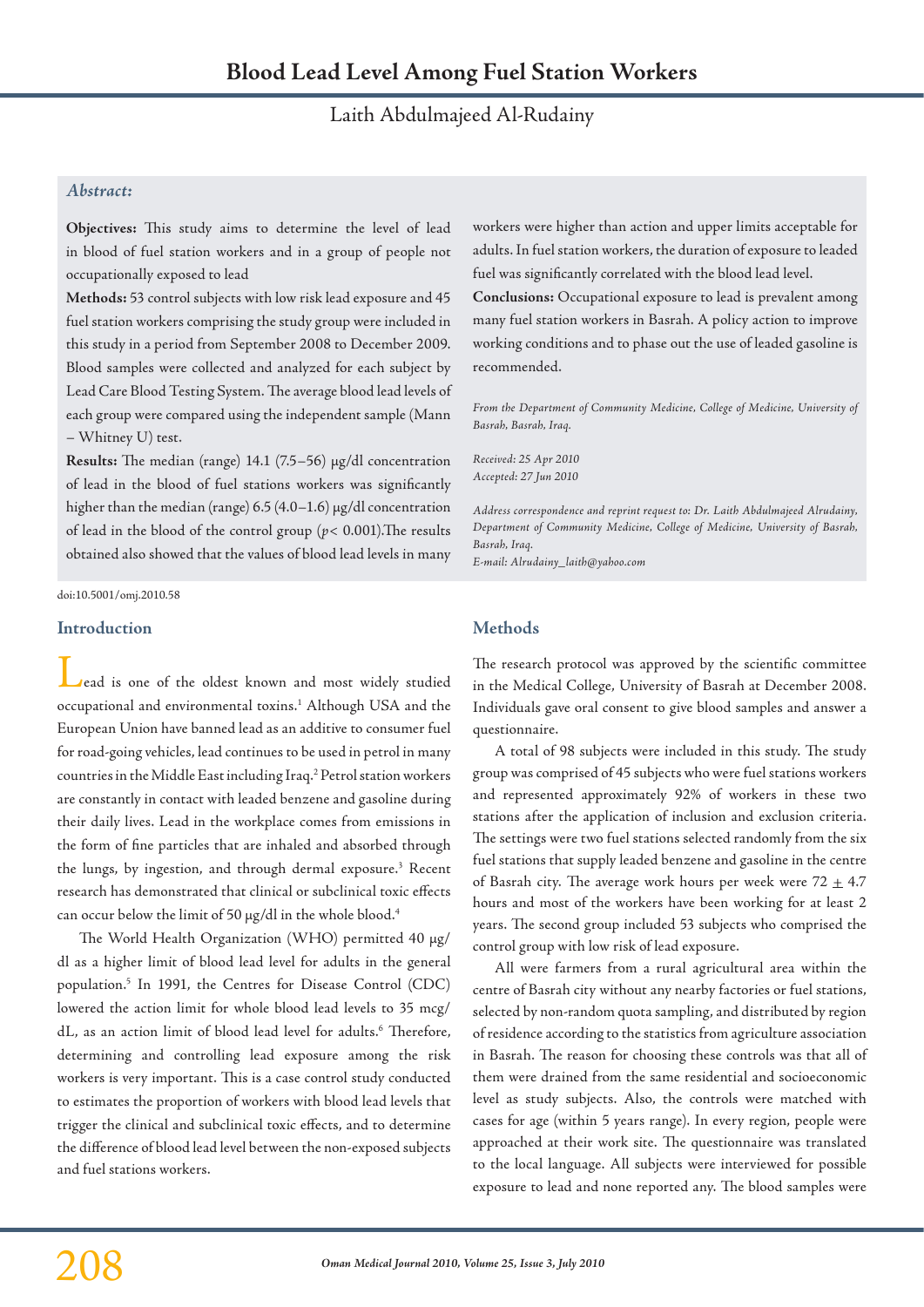collected for laboratory analysis from each subject. The refusal rate was 0%. General characteristics of subjects were examined by an interview using a questionnaire. The exclusion criterion included subjects unwilling to participate in the study, age below 15 or above 65 years, resident outside centre of Basrah city, and who reported chronic diseases.

The blood samples were collected by the author. A sufficient whole blood sample was obtained from a skin-puncture using a finger stick after thorough washing of the hand to avoid contamination. The lateral side of the middle finger was used. A special heparinized capillary tube that allows collecting exactly (50 µl) of whole blood was used. For each test, the exact 50 µl whole blood sample was dispensed from the capillary tube into the treatment reagent tube using special plungers.

Analysis was conducted at the Environmental Health Laboratory in Basrah Medical College by the same technician. Blood lead level was measured using Lead Care Blood Testing System and Lead Care Blood Test Kits. This system relies on electrochemistry and a sensor to detect lead in the whole blood where the kit is specific for quantitative measurement of lead in fresh whole blood specimens only. The performance of the Lead Care System was checked on each batch run using appropriate quality control materials, i.e. both high and low known readings lead standards by Lead Care as well. Results obtained on control samples were within the expected range. The performance of the Lead Care System was calibrated after every 20 samples with atomic absorption spectrophotometer blood lead standard materials. The precision (the coefficient of variation) ranged from 8% for concentrations between 10 and 30 µg/dl to 1% for higher concentrations.

The data was analyzed using the SPSS, version 15 software. Statistical analysis included descriptive statistics (frequency tables) and Spearmen correlation coefficient analysis. Median and range of blood lead levels in both groups were calculated. The average blood lead levels of each group were compared using the two-sided *p*-value of independent sample (Mann – Whitney U) test with level  $p \le 0.05$  considered statistically significant.<sup>7</sup>

#### **Results**

The study population comprised of males from the same ethnicity. There were no significant difference in the other baseline characteristics between the two groups, (Table 1). The distribution of blood lead levels among control subjects and fuel stations workers is shown in Table 2. The median (range) blood lead level in the control group was  $6.5$  (4.0 – 11.6)  $\mu$ g/dl.

| <b>Characteristics</b> | Non – exposed Exposed |      |                |      |               |
|------------------------|-----------------------|------|----------------|------|---------------|
|                        | No.                   | $\%$ | No.            | $\%$ | $\n  p$ value |
| Age (years)            |                       |      |                |      |               |
| < 18                   | 5                     | 9.4  | $\overline{4}$ | 8.9  | > 0.05        |
| $19 - 45$              | 31                    | 58.5 | 27             | 60   |               |
| > 45                   | 17                    | 32.1 | 14             | 31.1 |               |
| Smoking (packs/day)    |                       |      |                |      |               |
| Nonsmokers             | 24                    | 45.3 | 21             | 46.7 |               |
| < 1                    | 17                    | 32.1 | 14             |      | 31.1 > 0.05   |
| $1 - 2$                | 7                     | 13.2 | 6              | 13.3 |               |
| >2                     | 5                     | 9.4  | $\overline{4}$ | 8.9  |               |
| Residence              |                       |      |                |      |               |
| Urban                  | 39                    | 73.6 | 37             |      | 82.2 > 0.05   |
| Rural                  | 14                    | 26.4 | 8              | 17.8 |               |

**Table 1:** Sociodemographic characteristics in control and fuel stations workers.

**Table 2:** Distribution of Blood lead levels in control and fuel stations workers.

| Blood lead levels $(\mu g/dl)$ | Controls | Benzene workers |
|--------------------------------|----------|-----------------|
|                                | $n(\%)$  | $n$ (%)         |
| $\theta$ -                     | 51(96.0) | 9(20.0)         |
| $10 -$                         | 2(3.8)   | 23(51.1)        |
| $20 -$                         | 0.0      | 5(11.1)         |
| $30 -$                         | 0.0      | 2(4.5)          |
| $40 -$                         | 0.0      | 4(8.9)          |
| $50 - 59$                      | 0.0      | 2(4.5)          |
| Total                          | 53 (100) | 45 (100)        |

While the median (range) blood lead level in the fuel stations workers was 14.1 (7.5 – 56.0)  $\mu$ g/dl. There was a highly significant difference between the two groups (*p*<0.001). (Table 3)

The Spearman correlation between the duration of exposure to leaded fuel and the blood lead level in fuel stations workers was performed. A strong positive correlation was found (*r*= 0.947) which was highly significant (*p*<0.001), as shown in Fig. 1. However, there was no significant correlation between age and blood lead levels in fuel station workers in this study (*r*=0.149, *p*>0.05).

**Table 3:** Blood lead levels in µg/dl among control and fuel stations workers.

| Control                       | Benzene workers Mann-Whitney U test |           |           |
|-------------------------------|-------------------------------------|-----------|-----------|
| Median (range) Median (range) |                                     | $z$ value | $p$ value |
| $6.5(4.0 - 11.6)$             | $14.1(7.5 - 56.0)$                  | $-7.919$  | < 0.001   |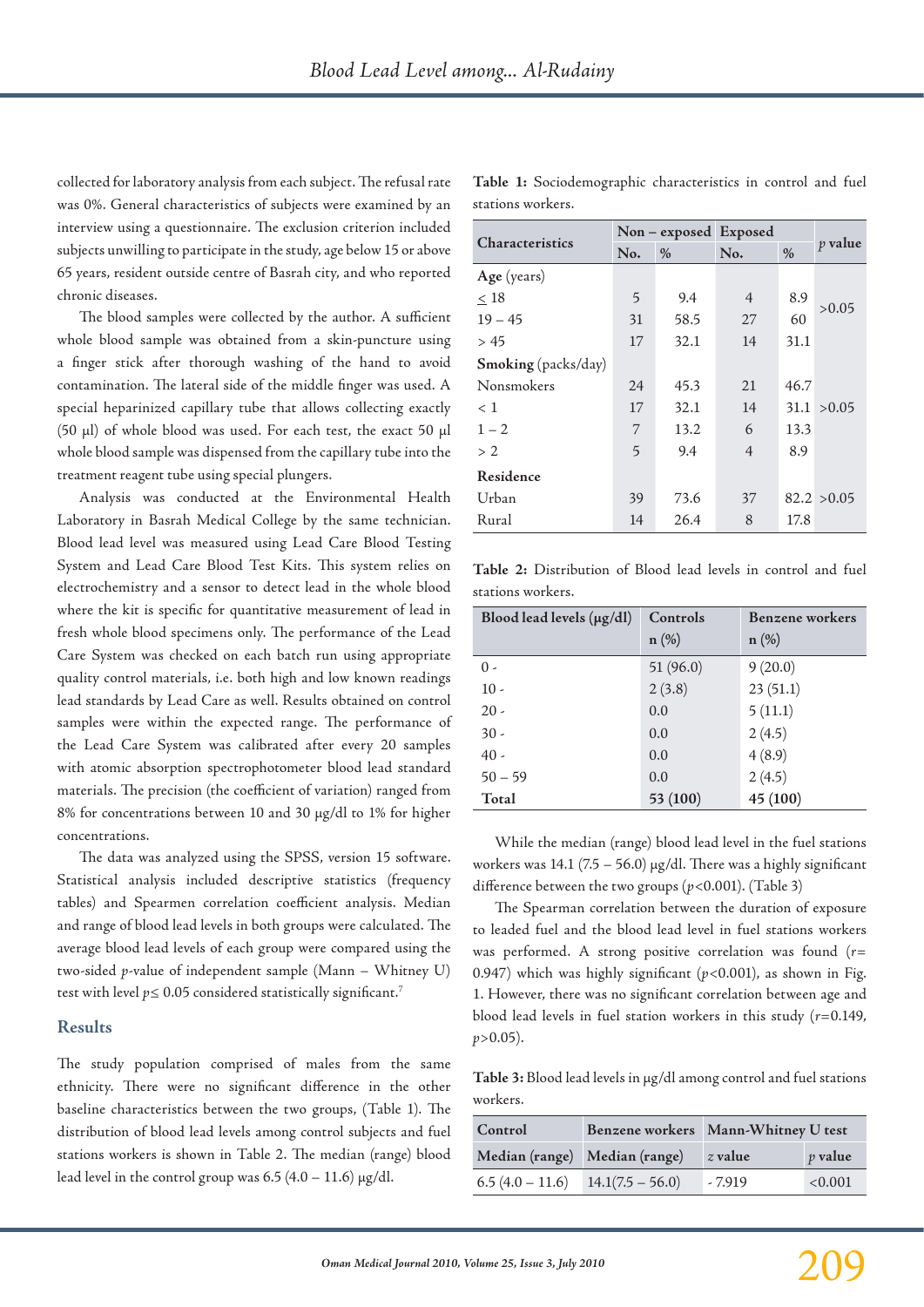

**Figure 1.** Correlation between duration of exposure to leaded fuel and blood lead level.

All the demographic factors (expected confounders) which were studied in this paper were not statistically associated with the dependent variable (exposed and non-exposed groups to leaded fuel). Therefore, there was no need to conduct a multivariate statistical analysis (logistic or multiple linear regression). Subjects who were found with high blood lead level were advised on the importance of medical examination and other protective measures, however the advice is not reported in this paper since this is not an interventional study. Nonetheless, recommendations, are given in terms of the importance of health promotion and health education for the workers.

#### **Discussion**

Lead is an important toxic substance. Its toxicity can cause aberrant function of multiple organs. Therefore, monitoring its toxicity is very important. Blood lead level determination has presently been accepted as the most reliable biomarker.<sup>8</sup> An important limitation of the study was the sample size. The cost and the time needed for measuring lead in blood of study population affected the ability to increase the sample size. The results in the current study indicate that blood lead levels are significantly higher among fuel stations workers compared to the control group.

The results obtained also show that values of blood lead levels in many workers were higher than the upper and action limits of lead in the blood for adults. Two scenarios could have been operating in the study workers which may have resulted in elevated blood lead.

Firstly, benzene workers neglect to use facemasks during work and this significantly increases blood lead levels due to the inhalation of airborne lead. Secondly, they neglect to use the protective cloths and to wash their body after work and this increases blood lead levels due to dermal absorption.<sup>9</sup> This result is consistent with the findings of other studies in Baghdad and Beirut, which supports the conclusion that exposure to leaded benzene and gasoline elevated blood lead level among fuel stations workers.<sup>10,11</sup> In another study conducted in 1997 in Basrah, the blood lead level among 62 petrol station workers was found to be within normal limits.<sup>12</sup> Instability of workers in their job for a long period of time may explain this reduction in blood lead level in those workers.12

In the current study, the parameter which showed significant relation with blood lead levels included duration of exposure in work place. This was similar to the result from other countries, which found that higher blood lead level is associated with longer duration of lead exposure.<sup>13,14</sup>

Various control measures are needed to decrease blood lead levels in fuel station workers. Training and health education are thought to be a fundamental tool in the prevention of occupational diseases.15 Motivation programs will be effective to increase job safety by spontaneous safety analysis by the workers themselves.<sup>16</sup> Respiratory protective equipment and protective clothing should be used to supplement the engineering measures.

Also, personal hygienic behavior and life habits such as eating, drinking and smoking in different workplace are also thought to be important.17 Furthermore, phasing lead out of gasoline makes a very important contribution to avoid the negative impact of high blood lead levels on the health of workers. Finally, periodic screening for blood lead levels among all fuel station workers, with follow-up assessment, treatment, and monitoring for those with elevated blood lead levels.

## **Conclusion**

The results from this study revealed a prevalence of elevated blood lead levels among many fuel stations workers in Basrah, and it is higher than the limit permitted by the World Health Organization. Therefore, it is important to recognize that in addition to research, good health promotion and protection measures should be taken for fuel stations workers in Basrah.

#### **Acknowledgements**

The author reported no conflict of interest and no funding was received on this work.